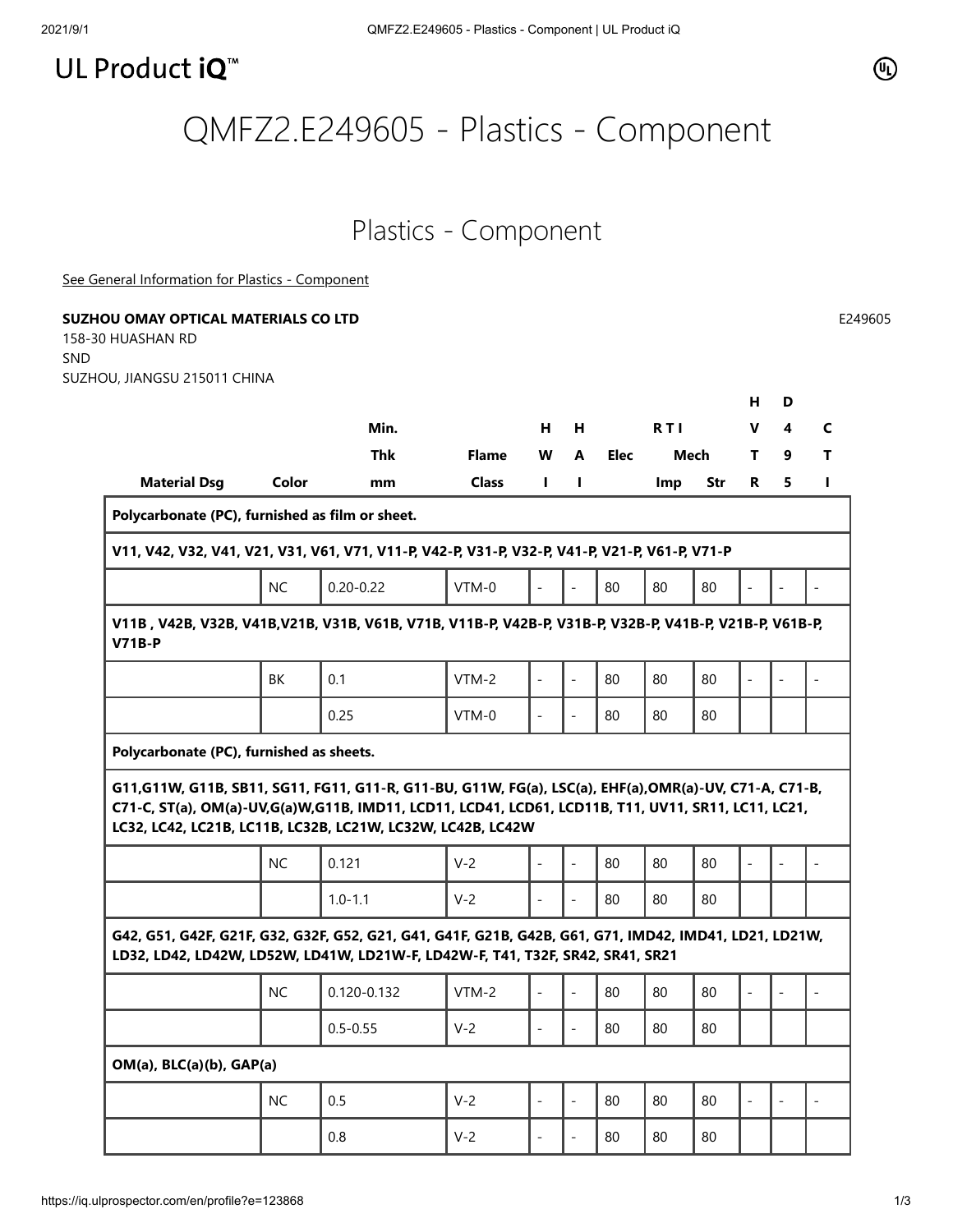|                                                                                                                                     |           | 3.0             | $V-2$   | $\overline{\phantom{0}}$     | $\overline{\phantom{a}}$ | 80 | 80 | 80 |                          |                          |                          |  |  |
|-------------------------------------------------------------------------------------------------------------------------------------|-----------|-----------------|---------|------------------------------|--------------------------|----|----|----|--------------------------|--------------------------|--------------------------|--|--|
| OMF(a), BLC(a)(b)F, RHA(a)                                                                                                          |           |                 |         |                              |                          |    |    |    |                          |                          |                          |  |  |
|                                                                                                                                     | <b>NC</b> | 0.8             | $V-0$   | $\frac{1}{2}$                | $\overline{\phantom{a}}$ | 80 | 80 | 80 | $\overline{\phantom{a}}$ | $\overline{\phantom{a}}$ | $\overline{\phantom{a}}$ |  |  |
|                                                                                                                                     |           | 3.0             | $V-0$   | $\qquad \qquad \blacksquare$ | $\overline{\phantom{a}}$ | 80 | 80 | 80 |                          |                          |                          |  |  |
| $U(a)$ , $U(a)$ -P                                                                                                                  | <b>NC</b> | $0.110 - 0.250$ | VTM-0   | $\overline{a}$               | $\overline{\phantom{a}}$ | 80 | 80 | 80 | $\overline{\phantom{a}}$ | $\overline{a}$           | $\overline{a}$           |  |  |
|                                                                                                                                     |           | $0.370 - 0.8$   | $V-0$   | $\overline{a}$               | $\overline{\phantom{a}}$ | 80 | 80 | 80 |                          |                          |                          |  |  |
| $U(a)B, U(a)B-P$                                                                                                                    | BK        | $0.110 - 0.250$ | $VTM-0$ | $\overline{\phantom{a}}$     | $\overline{\phantom{a}}$ | 80 | 80 | 80 | $\overline{a}$           | $\overline{\phantom{a}}$ | $\overline{\phantom{0}}$ |  |  |
|                                                                                                                                     |           | $0.370 - 0.8$   | $V-0$   | $\qquad \qquad \blacksquare$ | $\overline{\phantom{a}}$ | 80 | 80 | 80 |                          |                          |                          |  |  |
| Polycarbonate (PC), furnished as sheets or rolls.                                                                                   |           |                 |         |                              |                          |    |    |    |                          |                          |                          |  |  |
| G11-N                                                                                                                               | <b>NC</b> | $0.175 - 0.19$  | $V-2$   |                              | $\overline{\phantom{a}}$ | 80 | 80 | 80 | $\overline{\phantom{a}}$ | $\overline{\phantom{a}}$ |                          |  |  |
| SE11, SE21, SE41, SE42, SE31, SE61, SE71, SE32, SE52, SE51, SE62, SE72                                                              |           |                 |         |                              |                          |    |    |    |                          |                          |                          |  |  |
|                                                                                                                                     | <b>NC</b> | 0.125           | $V-0$   | $\mathbf 0$                  | 4                        | 80 | 80 | 80 | $\overline{\phantom{a}}$ | $\overline{\phantom{a}}$ |                          |  |  |
|                                                                                                                                     |           | 0.25            | $V-0$   | $\Omega$                     | 4                        | 80 | 80 | 80 |                          |                          |                          |  |  |
|                                                                                                                                     |           | $0.8 - 0.88$    | $V-0$   | $\mathbf 0$                  | $\Omega$                 | 80 | 80 | 80 |                          |                          |                          |  |  |
| SE42B, SE21B, SE41B, SE42W, SE42B-F, SE41B-F, SE32B, SE31B, SE61B, SE71B, SE52B, SE51B, SE62B, SE72B,<br><b>SE21W, SE41W, SE32W</b> |           |                 |         |                              |                          |    |    |    |                          |                          |                          |  |  |
|                                                                                                                                     | BK        | 0.25            | $V-0$   | $\mathbf 0$                  | $\mathbf 0$              | 80 | 80 | 80 | $\overline{\phantom{a}}$ | $\overline{\phantom{a}}$ |                          |  |  |
|                                                                                                                                     |           | $0.8 - 0.88$    | $V-0$   | 0                            | $\mathbf 0$              | 80 | 80 | 80 |                          |                          |                          |  |  |
| Polycarbonate (PC)/Polymethyl Methacrylate (PMMA), furnished as film or sheets.                                                     |           |                 |         |                              |                          |    |    |    |                          |                          |                          |  |  |
| <b>GMC</b>                                                                                                                          | NC        | 0.5             | HB      |                              |                          | 50 | 50 | 50 |                          |                          |                          |  |  |
|                                                                                                                                     |           | 2.0             | HB      | $\overline{\phantom{m}}$     |                          | 50 | 50 | 50 |                          |                          |                          |  |  |
| Polycarbonate/Polybutylene Terephthalate (PC/PBT), furnished as sheets or rolls.                                                    |           |                 |         |                              |                          |    |    |    |                          |                          |                          |  |  |
| <b>SE900</b>                                                                                                                        | NC        | $0.125 - 0.14$  | VTM-0   | $\overline{4}$               | $\overline{4}$           | 75 | 75 | 75 | $\frac{1}{2}$            | $\overline{a}$           |                          |  |  |
|                                                                                                                                     |           | $0.50 - 0.55$   | $V-0$   | 4                            | $\mathbf 0$              | 75 | 75 | 75 |                          |                          |                          |  |  |
| Polypropylene (PP), furnished as pellets.                                                                                           |           |                 |         |                              |                          |    |    |    |                          |                          |                          |  |  |
| ESC(a)B, ESC-HF(a)B, BSC(a)B, ESC(a)B-ECO, ESC(a)B-(b)                                                                              |           |                 |         |                              |                          |    |    |    |                          |                          |                          |  |  |
|                                                                                                                                     | BK        | $0.3 - 0.75$    | $V-0$   | $\frac{1}{2}$                | $\overline{\phantom{a}}$ | 65 | 65 | 65 | $\Box$                   | $\bar{\phantom{a}}$      | $\mathbf{1}$             |  |  |
| ESC(a)W, ESC-HF(a)W, BSC(a)W, ESC(a)W-ECO, ESC(a)W-(b)                                                                              |           |                 |         |                              |                          |    |    |    |                          |                          |                          |  |  |
|                                                                                                                                     | WT        | $0.3 - 0.75$    | $V-0$   | $\qquad \qquad -$            | $\overline{\phantom{a}}$ | 65 | 65 | 65 | $\Box$                   | $\blacksquare$           | 1                        |  |  |
| SC(a)B                                                                                                                              | BK        | $0.38 - 0.74$   | $V-0$   | $\overline{4}$               | $\mathbf 0$              | 65 | 65 | 65 | $\overline{\phantom{a}}$ | $\overline{\phantom{a}}$ | $\mathbf 0$              |  |  |
|                                                                                                                                     |           | $0.75 - 0.9$    | $V-0$   | 4                            | $\mathsf{O}\xspace$      | 65 | 65 | 65 |                          |                          |                          |  |  |